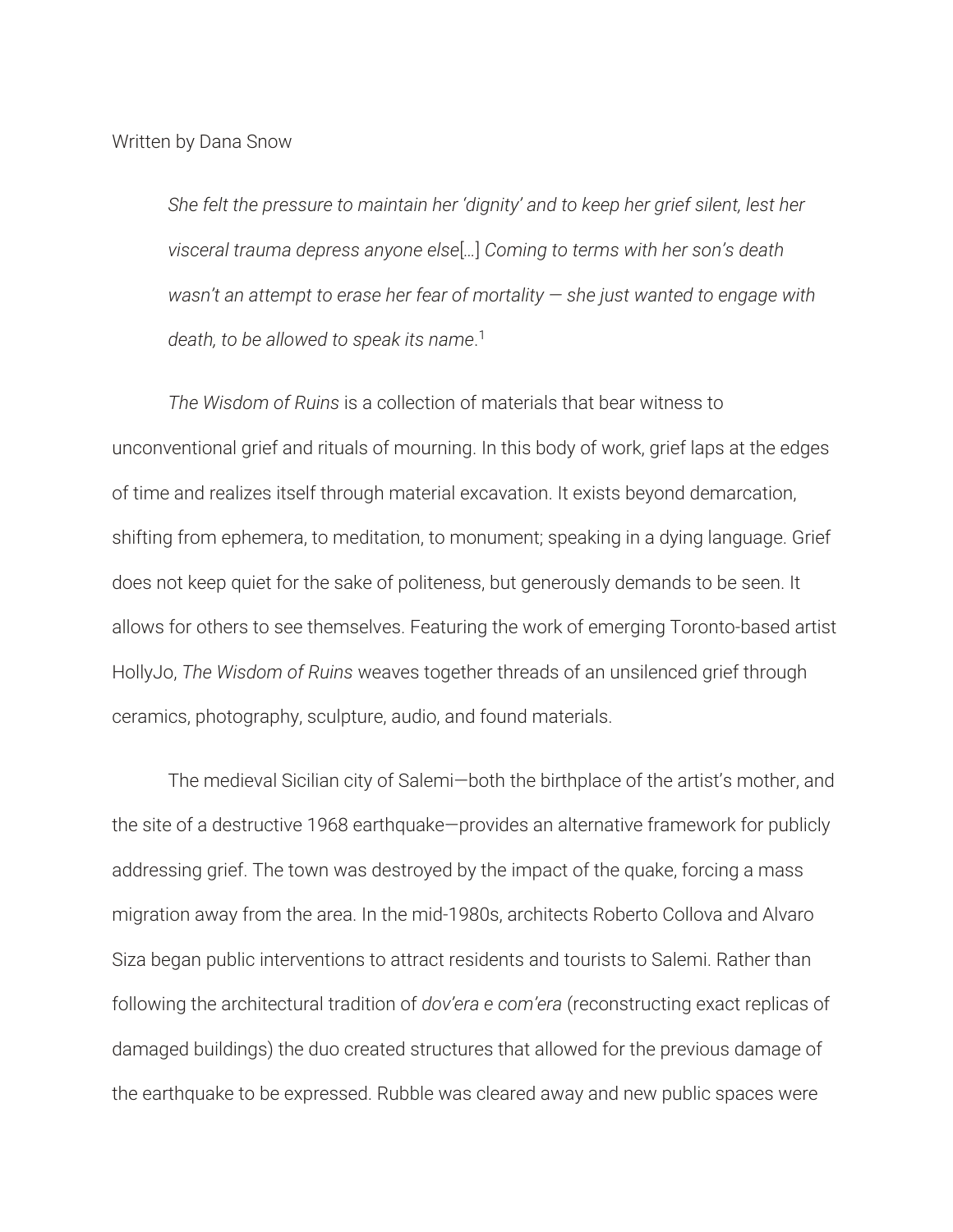adopted; the intact ruins standing within them as quiet witnesses to the historical trauma of a place and a people.2 During a pilgrimage to Salemi, HollyJo was arrested by the temporal possibilities of these ruins. The unrestored cracks in public space unfolded to reveal cracks in time—a framework from which to consider the atemporal process of grieving her infant daughter.

 Time involves itself with mourning in a non-linear way: rather than understanding the death of a loved one as a singular moment from which to distance oneself, grief comes in cycles and waves that create interstices with past trauma. Familial history becomes entangled in this dynamic. In "The Intergenerational Effects of Grief and Trauma," therapist Kathleen Curzie Gadjos investigates the impact of unattended trauma from generation to generation, concluding that unprocessed grief creates a domino effect in later generations' emotional and physical wellbeing. She notes that miscarriages and infant deaths are a major contribution to this deleterious domino effect: "These were disenfranchised griefs when they occurred and are banished/dismissed even from discussion later on[…] the individual and the family have 'acculturated' the loss to cultural norms—'that was not important anyway, was it?'" <sup>3</sup> These cultural mores run deeper than family relations. HollyJo explains that she often felt the need to keep the experience of losing her daughter buried to be polite—to avoid the discomfort of the other participants in conversation. It was the open acceptance of trauma in the Salemi ruins—their position as timeless witnesses within a hybridity of past and future decay—that inspired HollyJo's works. In *The Wisdom of Ruins*, each relic stands as a personal ruin for the artist, leaning into the familial histories that shaped her own experience, carving out space for them to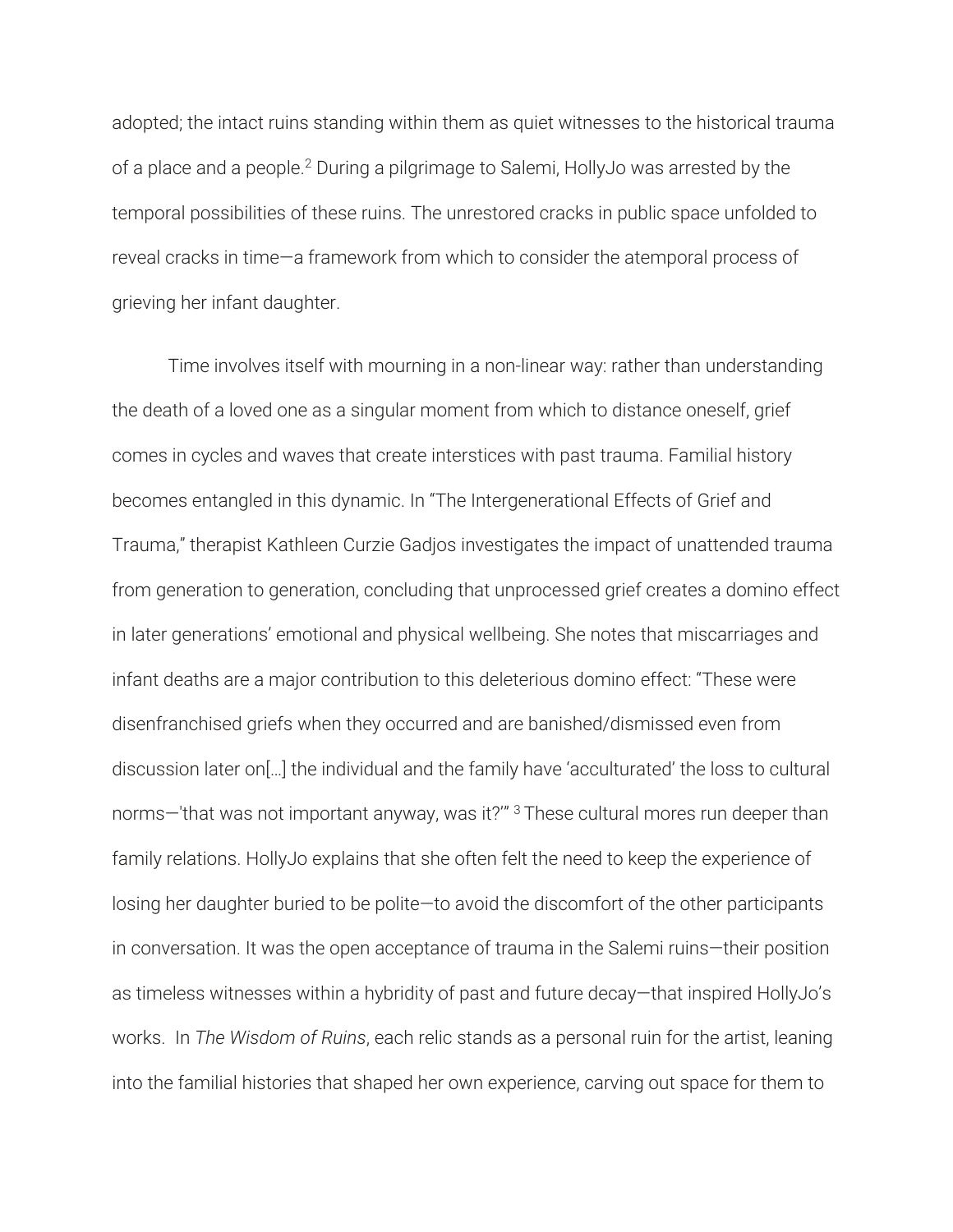be seen alongside, and within, her own trauma. There is an undeniable truth in each ruin, a materialization that unearths a complex web of interpersonal histories, allowing for experiences of loss to speak.

 Sicilian infrastructure and culture undergird *The Wisdom of Ruins.* Works such as *A Dying Language* and *A Dying Recipe* (both 2019) solidify not only the existence of HollyJo's daughter, but also of family tradition, joyful gatherings, and a transference of heritage after death. After the artist's grandmother emigrated to Canada in 1965, HollyJo's mother faced violent discrimination due to her darker skintone and her secondlanguage English. She began to unlearn both the Sicilian dialect and all connections to her culture in order to allow for safety in assimilation. This experience layered into the artist's understanding of generational trauma, informing the way she engages with an inherited yet strange culture. During HollyJo's visit to Sicily, the artist found her dialect (inherited from her grandmother) to be jarring to other inhabitants. The words that had shaped her upbringing were considered old-world. The family's geographical distance from Sicily provided a temporal break from globalizing culture. The Sicilian language is considered "vulnerable" by UNESCO: due to economic decline in the area, a lack of media dissemination and no known orthography, it relies on oral tradition to survive.<sup>4</sup> With each death of a speaker, a marked loss emerges in the language. In *A Dying Language,* Sicilian recovers space outside time to uncover this loss, to unearth the details of a fading memory. The comforting presence of a nursery rhyme becomes a catalyst for viewing the exhibition, honouring loss by speaking through time to a suspended listener.